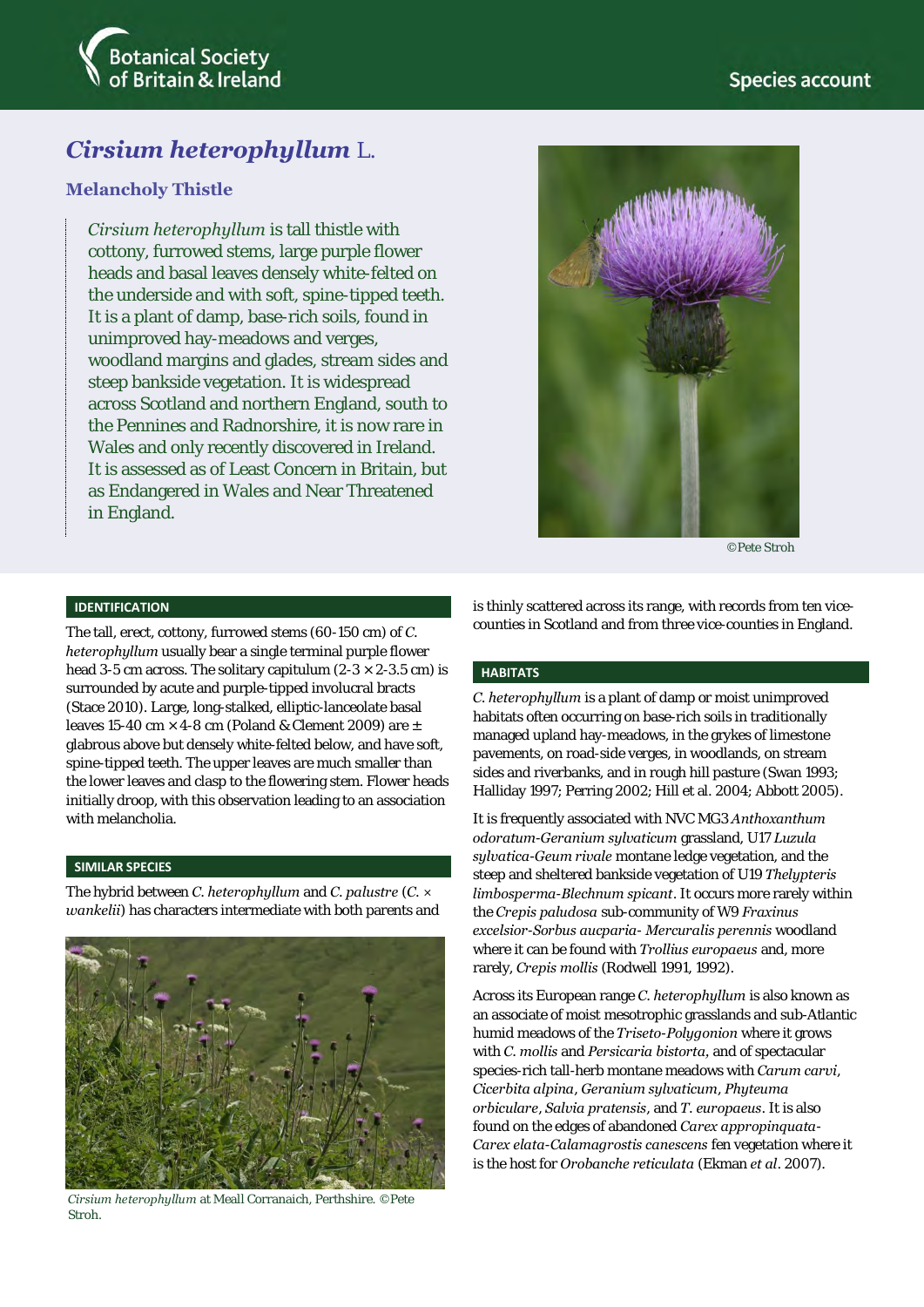# *Cirsium heterophyllum* L.

#### **BIOGEOGRAPHY**

*Cirsium heterophyllum* has a Eurosiberian Boreal-montane geographic element, with its range extending southwards to the Pyrenees and Transylvania. In Britain it is predominantly a sub-montane species, found at altitudes of up to 975 metres. It has a northern distribution extending from Scotland south to the Derbyshire and Staffordshire Pennines, with its southernmost range limit occurring at Abbeycwmhir in Radnorshire.

Populations are widespread throughout Scotland and northern England, although a decline of c.20% has been detected for English populations since 1930 (Stroh *et al*. 2014) and in Wales *C. heterophyllum* has experienced substantial declines and is now known from only four locations with a total population not exceeding 250 individuals (Dines 2008). Despite its very distinctive appearance, the first record from Ireland is as recent as 1949, from a heavily grazed hay meadow by the Roogagh River in western Fermanagh (Forbes & Northridge 2012). The possibility exists that these plants may be accidental introductions with animal fodder, although the botanists who first discovered the species in Ireland were certain it was indigenous to the area (Carrothers *et al*. 1950).

#### **ECOLOGY**

A stoloniferous, perennial hemicryptophyte of damp mesotrophic grassland, flowering from June to August.

Although sites are often base-rich, across its range the species can grow on a wide variety of soils providing adequate



Distribution of *Cirsium heterophyllum* in Great Britain and Ireland.

moisture is available. For example, in western Germany it is most frequent in damp, moderately acid and moderately nitrogen-rich sites (Reif & Weiskopf 1988).

*C. heterophyllum* fruits are whitish-yellow or pale violet obconical achenes (3.8 mm  $\times$  1.2-1.6 mm) that have a narrow collar at the apex and a whitish pappus of hairs 5-6× longer than the achene (Bojňanský & Fargašová 2007). In Britain, *C. heterophyllum* has been reported as producing very little viable seed (Halliday 1997), and seed production has been shown to decline to only 1.2% of its maximum at its southern British range limits (Jump & Woodward 2003). High predispersal seed mortality has also been reported due to predation and parasitism (Skuhrovec *et al*. 2008). Although propagules are adapted for wind-dispersal, it is likely that long-distance dispersal and subsequent establishment by seed is rare (see also Tackenberg et al. 2003), and that vegetative spread is therefore the main means of reproduction, with the thistle often found in large clonal patches.

The species can persist for several years in the absence of grazing or cutting management, but plants will eventually be replaced by more competitive species (Reif & Weiskopf 1988). Across its European range, *C. heterophyllum* has been recorded as naturally hybridising with *C. acaule*, *C. arvense*, *C. oleraceum*, *C. palustre*, and *C. rivulare* (Bureš 2003). Of these, only the hybrid with *C. palustre* is confirmed from Britain. Undetermined plants resembling the hybrid with *C. arvense* were collected from rough marshy ground with both parents in Ardtornish, Argyll in the 1960s and 1970s, but have not been seen since (K.J. Walker pers. comm.).

### **THREATS**

Threats include grassland 'improvement', ploughing and reseeding, changes to roadside verge management and the increased practice of silage-making in fields that were previously managed as hay meadows (Jefferson 2005). Field trials conducted by Aune et al. (1995) suggest that *C. heterophyllum* is sensitive to over-grazing, and Ratcliffe (1977) notes that the restriction of this species to cliff ledges in some areas is probably a result of the heavy deer grazing of open woodland.

#### **MANAGEMENT**

Hay meadow management should follow the traditional practices of grazing during the autumn, winter and early spring followed by the removal of stock in May. The timing of the hay cut depends upon a number of factors e.g. weather conditions, altitude, proximity to the farm, but a cut is usually taken in July or August. Livestock are then returned to the meadow to graze the aftermath. Occasional spreading of low levels of farmyard manure in late April or early May helps to produce a healthy crop for the farmer without adversely affecting species diversity, and light applications of lime are also intermittently added to maintain neutral soil pH conditions.